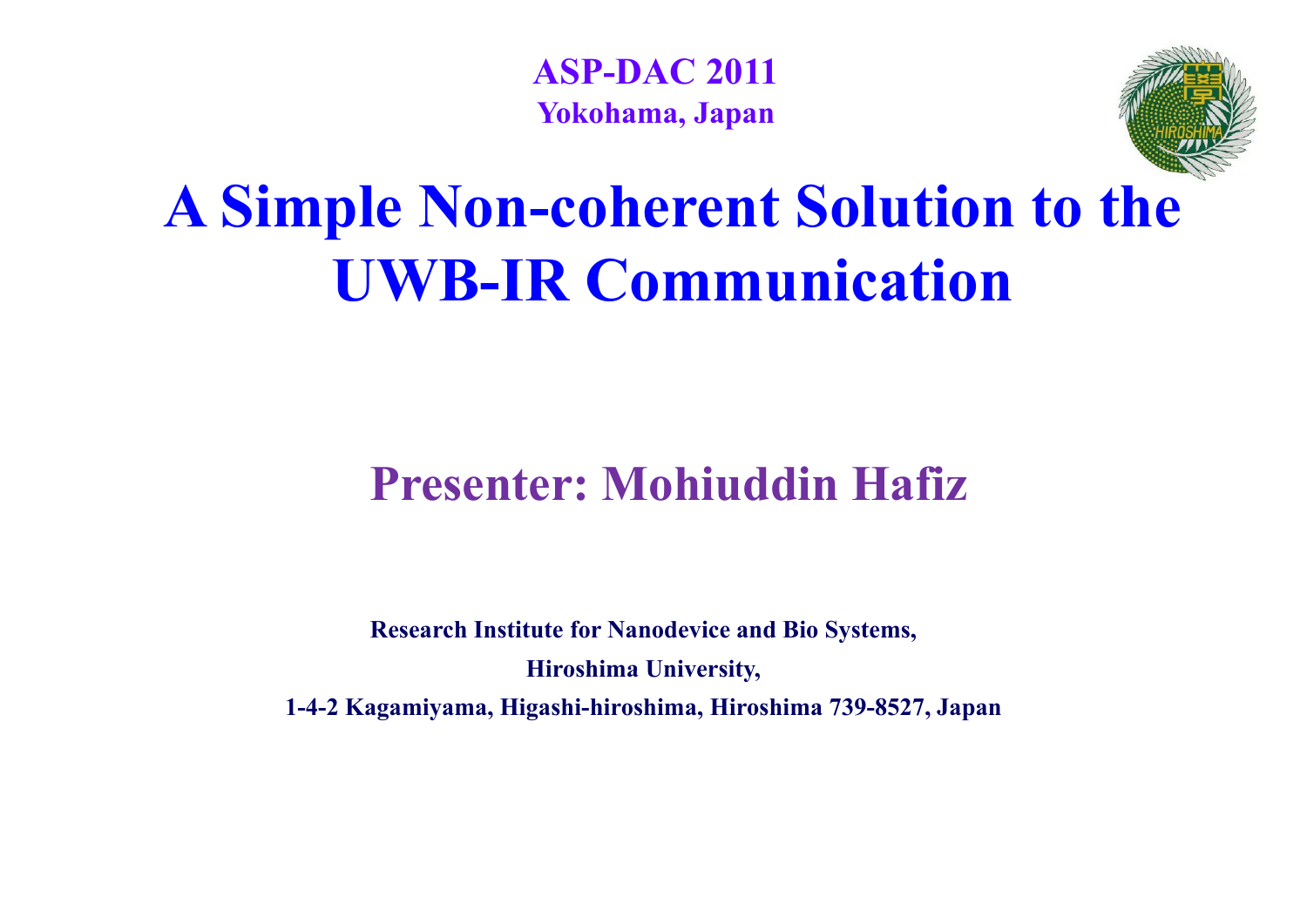## **System concept**





**Fig. The transmission system concept**

**System consists of bi-phase shift keying (BPSK) ultra-wideband impulse radio (UWB-IR) transmitter, antenna and BPSK UWB-IR receiver.**

**Gaussian monocycle pulse (GMP) is used.**

\*Applicable to both the far- (GMP-derv) and near-field transmission.

**TX=> simple logic and delay elements.**

**RX=> Amplifier (AMP), MOS voltage divider (analog to digital interface A/D interface), logic elements (detector).**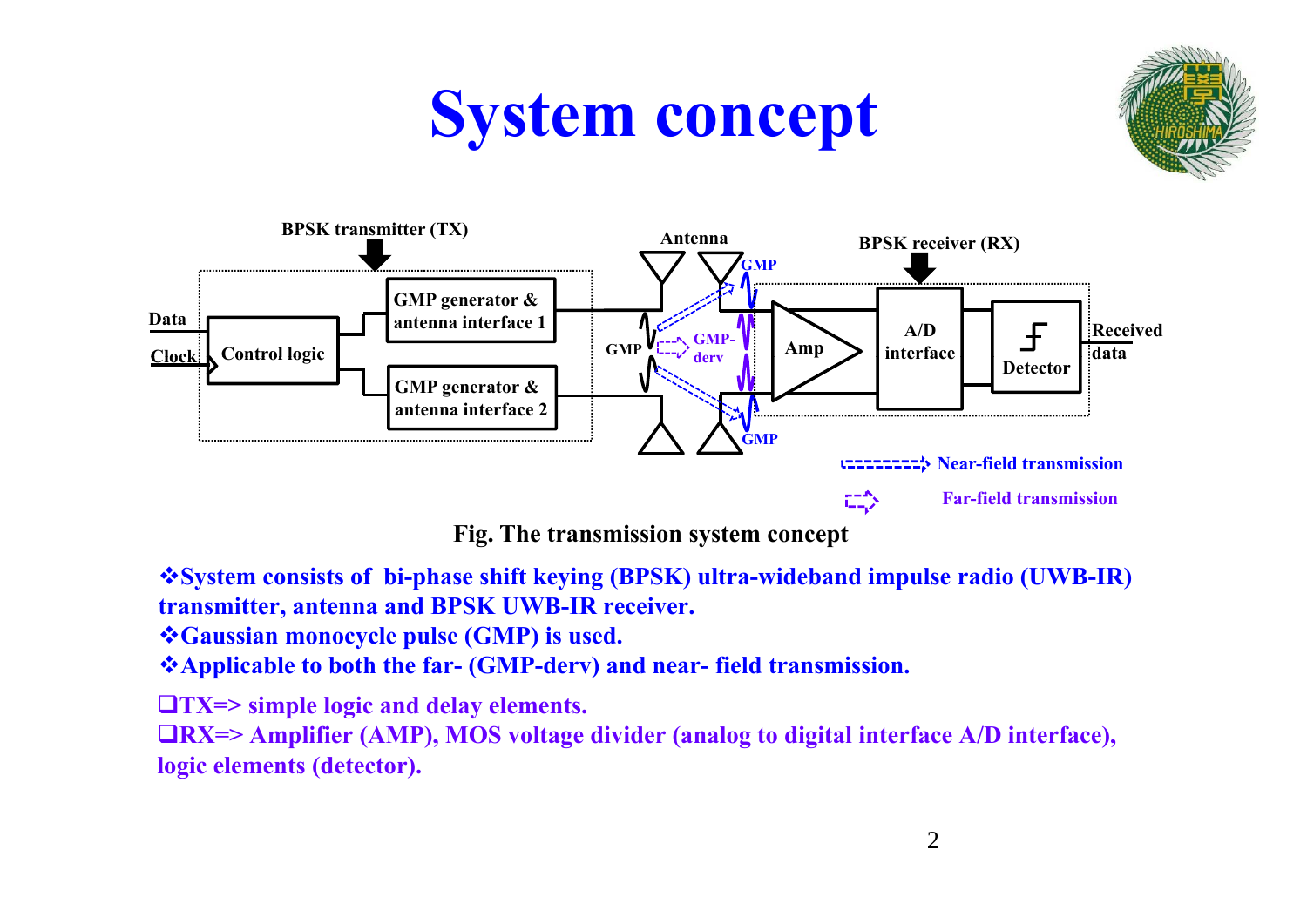

\*Generating pulses e.g. D1/U1 are generated at the up-/down slopes of the inputs i.e.  $DN_1/UP_1$ . *◆Pulses* **(D<sub>1</sub>/U<sub>1</sub>) are sequenced by the control logic => BPSK GMP generated. Push-pull structure with the bias => antenna interface.**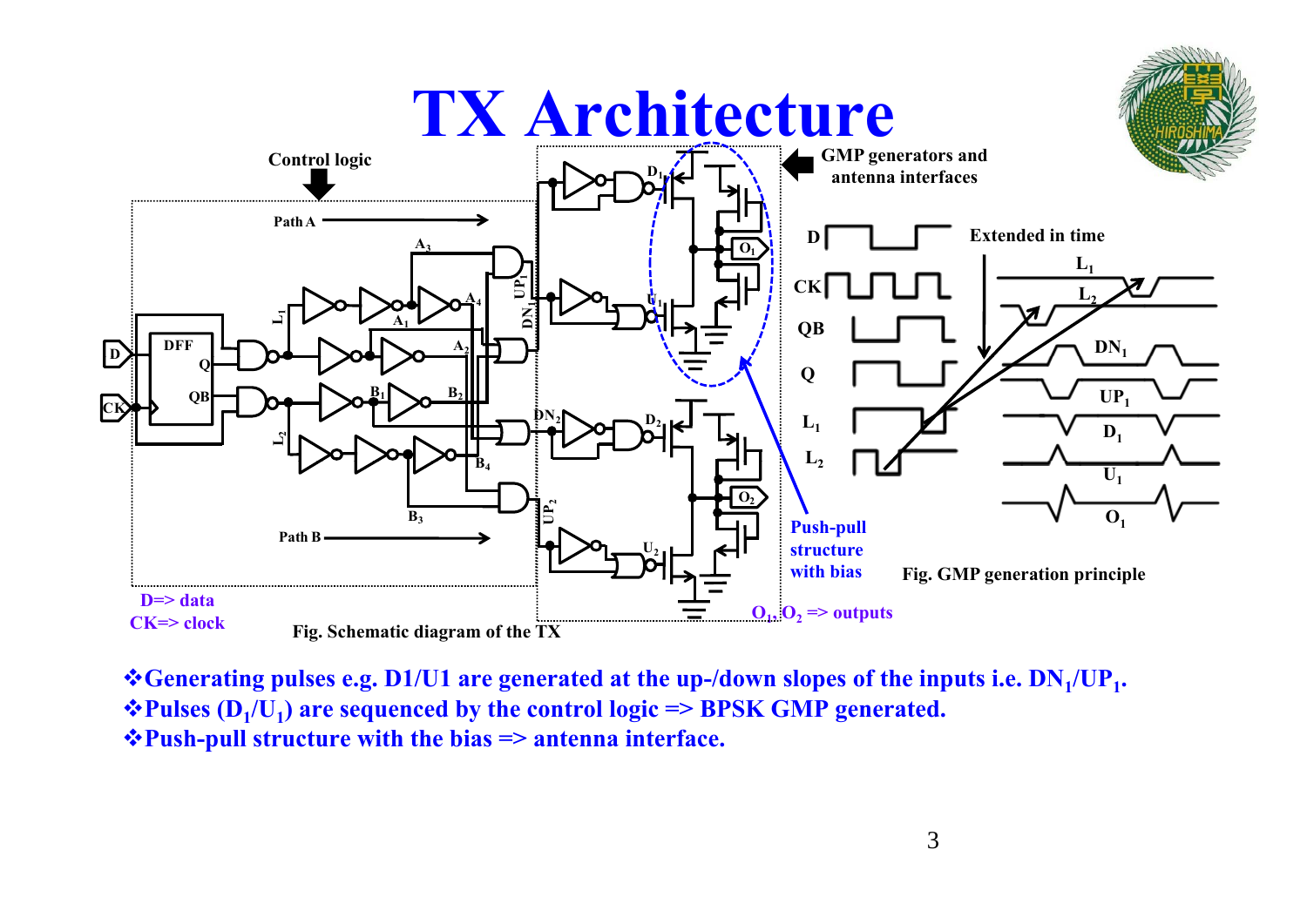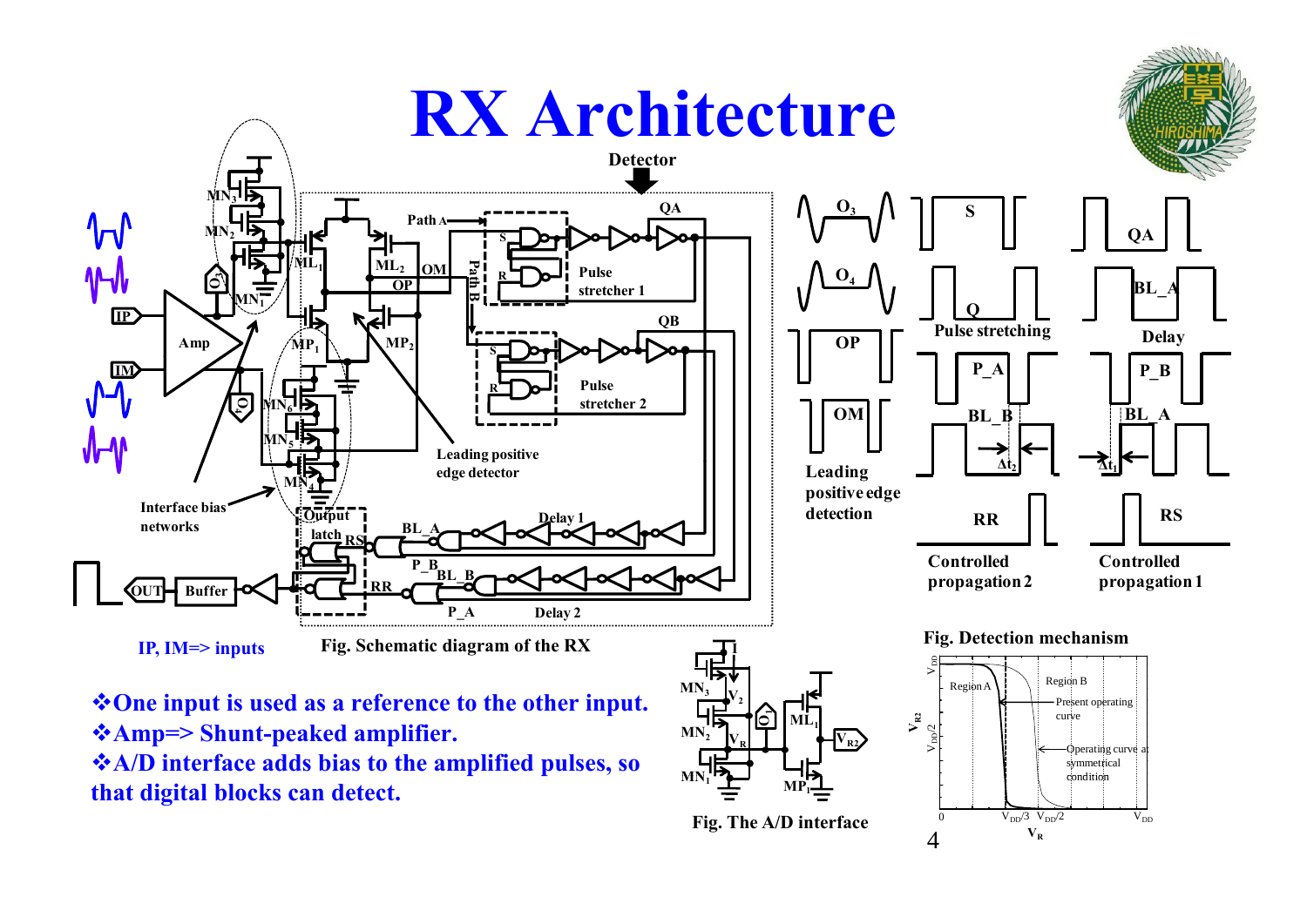